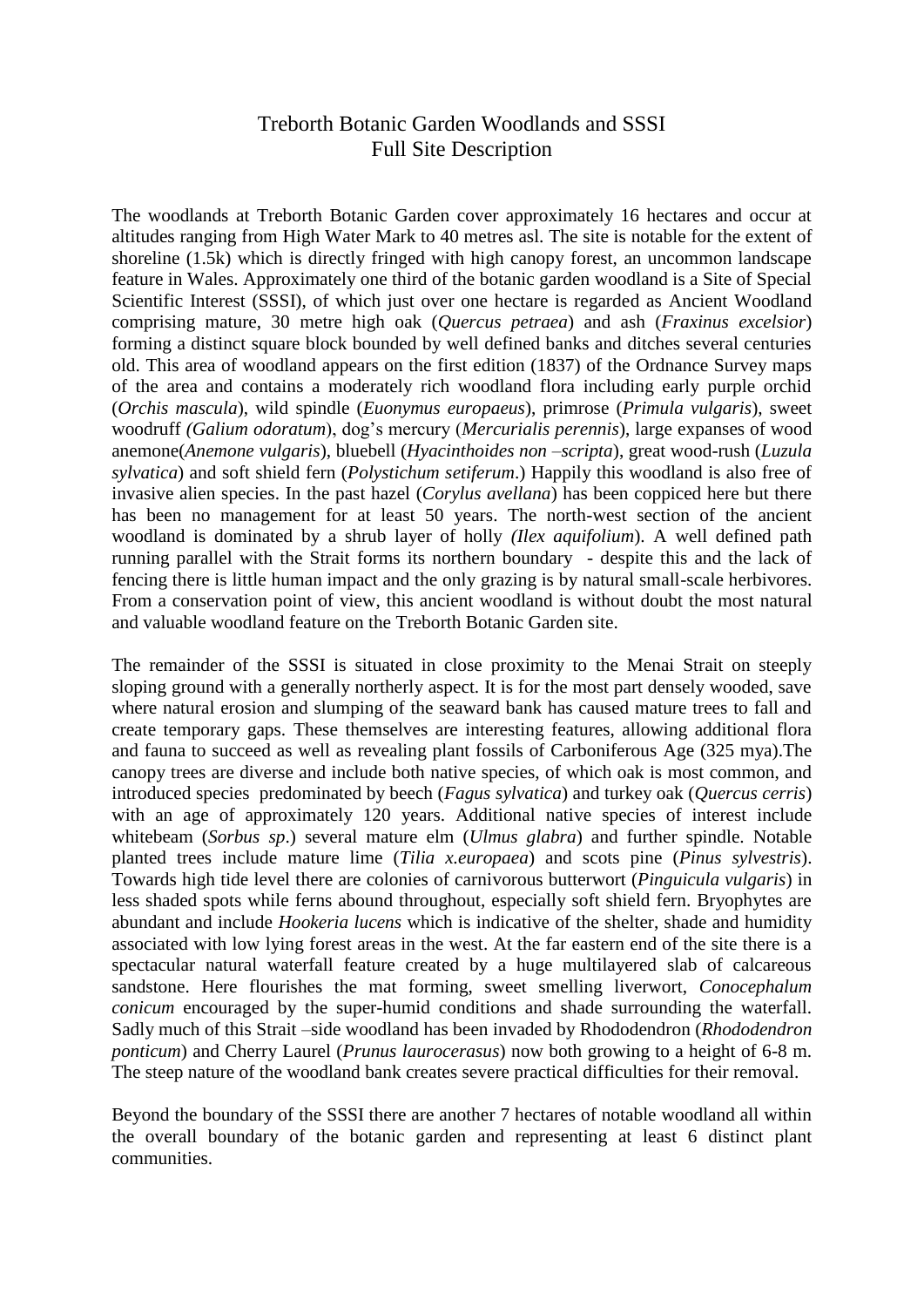The most southerly element and also the smallest in extent (0.25 hectare) is a distinct stand of mature ash growing on a limestone outcrop at the western end of the cultivated garden comprising mature trees several of which are estimated to be 175 years old. The multitrunked nature of some of the specimens creates interesting crotches which accommodate a specialised invertebrate fauna including a notably scarce beetle, *Prionocyphon longicornis*. A number of trees are also showing varying degrees of decay and remedial pruning is in progress. The field layer here includes calcicoles such as dog's mercury, wood anemone and early purple orchid and there is also a valuable transplant population of herb paris (*Paris quadrifolia*) which forms part of the botanic garden's conservation collection.

Immediately north of the ash woodland is one of several small 50 year old plantations, this one composed of scots pine and ash the others, ranging in size from 0.1 to 0.75 hectare including larch (*Larix sp*.), douglas fir (*Pseudotsuga menziesii*), norway spruce (*Picea abies*), fir (*Abies sp*.), western red cedar (*Thuja plicata*) beech and occasional Monterey pine (*Pinus radiata*) as well as further stands of scots pine. The plantation areas are generally free of invasive alien shrubs but contain no native species of note.

The eastern end of Treborth's woodland is composed of oak mixed with ash and sycamore (*Acer pseudoplatanus*), with locally dominant wild privet (*Ligustrum vulgare)* in the shrub layer. Here, as elsewhere in the eastern half of the Treborth site introduced turkey oak is quite frequent, especially around the woodland perimeter and adjacent to the main track. At the very far end of the wooded area and forming the eastern boundary of the botanic garden is a fine stand of 25-35m. high beech and turkey oak with at least two notable mature specimens of lucombe oak (*Quercus x.crenata*). Yew (*Taxus baccata*) is scattered through the eastern half of the woodlands, some planted, some naturally regenerated, the exception being an area of very acid soils (pH 3.5) towards the central section of woodland. These acidic conditions favour birch (*Betula pubescens*) which forms a dense even aged stand of 0.5 hectare, the trees presumably having self established after a clear felling event some 50 -60 years ago. The field layer flora here is dominated by *Dryopteris* ferns but there has been considerable encroachment by cherry laurel and to a lesser extent rhododendron.

Immediately to the west of the birch woodland lies 0.6 hectare of waterlogged ground with similarly aged birch and willow (*Salix cinerea*). The ground water is surprisingly calcareous due to its origins within a spring at the foot of the limestone exposure at the western end of the cultivated garden. As a result the shrub layer contains much wild privet with occasional guelder-rose (*Viburnum opulus*) and the field layer is notable for patches of devil's bit scabious (*Succisa pratensis*). Bryophytes dominate the ground layer including lush patches of the leafy liverwort *Plagiochila asplenioides* and robust lawns of *Rhytidiadelphus squarrosus*. Sphagnum moss forms one or two discrete patches, while Chara occurs sporadically in and around a small stream contributing to deposits of lime rich marl which are a notable feature of this site.

One of the most interesting areas of woodland occurs between the athletics track and the Strait which comprises roughly one hectare of damp, gently sloping ground with a heavy clay-loam soil. Until the 1950's this area provided rough grazing for a small number of donkeys and was bounded by fencing and a stone wall. Several mature oak, exceeding 400 years in age, mark the historical southern field boundary but are now situated within the woodland and provide an example of the influence of environment on growth form. After the demise of the donkeys, natural tree regeneration has rapidly created a substantial area of scrub woodland and in places high canopy woodland with a mix of birch, ash and willow.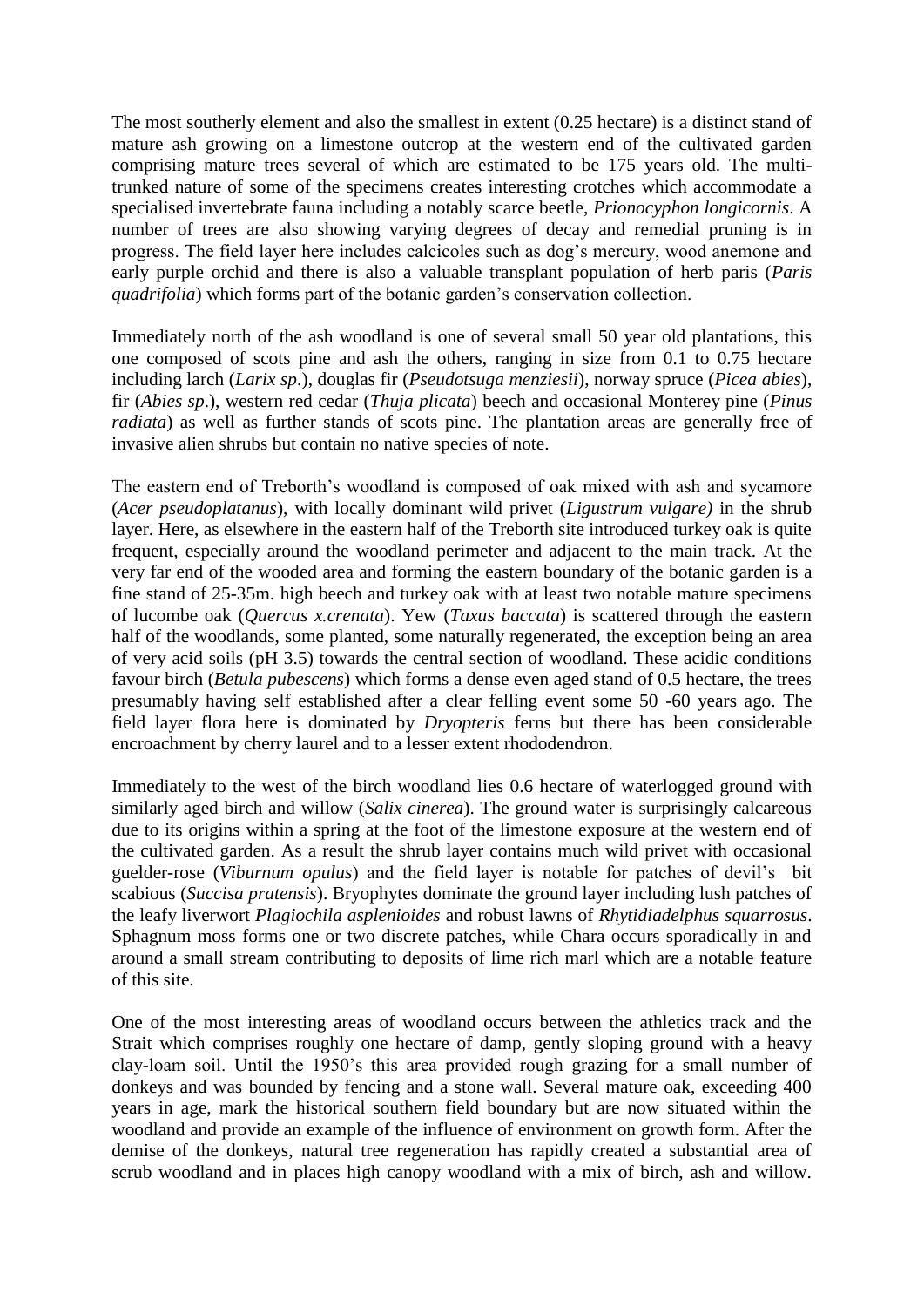Also included here is a distinctive 0.2 hectare stand of mature aspen (*Populus tremula*). The field layer is dominated in many places by ferns including hart's-tongue (*Phyllitis scolopendrium*) and fine 50 year old Dryopteris and soft shield ferns. The old donkey field is highly instructive as a demonstration of the power of natural regeneration.

In addition to the old woodland boundary features surrounding the ancient woodland described above, similar banks and ditches can be seen along the southern boundary of the central section of woodland although as already noted these areas of woodland have been much modified by tree felling in the past and more recently by encroachment by invasive shrubs. Nevertheless the presence of historic physical boundaries indicating the extent of the original much older woodland is a significant feature.

Also of historical importance is the presence of a 300metre line of mature, but coppiced lime running through the centre of Treborth's woodland and possibly attributable to the planting activities of Sir Joseph Paxton, a leading Victorian landscape designer. Paxton worked on the creation of some pleasure grounds to be known as Britannia Park. Other features which may also reflect Paxton's plans include the embellished waterfall at the eastern end of the woods as well as the main track running parallel with the Strait and drainage ditches forming herring-bone like patterns in the central woodland.

Over 200 species of macro fungi have been recorded in the woodlands including at least 10 locally scarce species. The presence of large amounts of dead timber is a great asset and the range of mycorrhizal host tree species is large.

Bird's-nest orchid (*Neottia nidus-avis*) has occurred historically in the woodland, but has not been recorded since 1980. The local diploid form of tufted hair grass (*Deschampsia cespitosa ssp. parviflora)*, regarded as a reliable indicator of ancient woodland, is frequent.

Invertebrate interest is high within the woodland and contributes strongly to the list of over 400 species of moths recorded at Treborth, including well known indicators of old growth oak forest such as Brussels lace (*Cleorodes lichenaria*) and nationally scarce species such as blomer's rivulet (*Discoloxia blomeri*). The latter feeds solely on elm (*Ulmus glabra*), a tree species still scattered through Treborth woodlands and which also supports a tenuously small population of white-letter hairstreak butterfly (*Strymonidia w-album*). Purple hairstreak butterflies(*Quercusia quercus)* can be seen in the oak canopy during July and August and a rare picture wing fly (*Paraclusia tigrina*) occurs on rotting beech trunks – this insect is a Red Data Book species occurring in less than 10 sites in the UK. Two Nationally Notable (Category B) species of water beetles occur in a spring in the woodland 80m east of the Britannia Bridge

Up to 6 pairs of grey heron (*Ardea cinerea*) breed annually in Strait-side trees and shelduck (*Tadorna tadorna*) breed annually along the wooded bank of the Strait. The overall breeding bird list for the woodlands stands at 33 species.

Small mammals (mice, voles, shrews) are abundant and bats including noctule (*Nyctalus noctula*), brown long-eared (*Plecotus auritus*) and pipistrelle (*Pipistrellus sp*) are regular and breed. Larger mammals are distinctly scarce with surprisingly few records of fox *(Vulpes vulpes*) and no reliable records of badger (*Meles meles*). Polecat (*Putorius putorius*) has been recorded on several occasions, weasel (*Mustela nivalis*) and stoat (*Mustela erminea*) quite regularly occur mainly on the periphery and otter (*Lutra lutra*) has been sighted in coastal